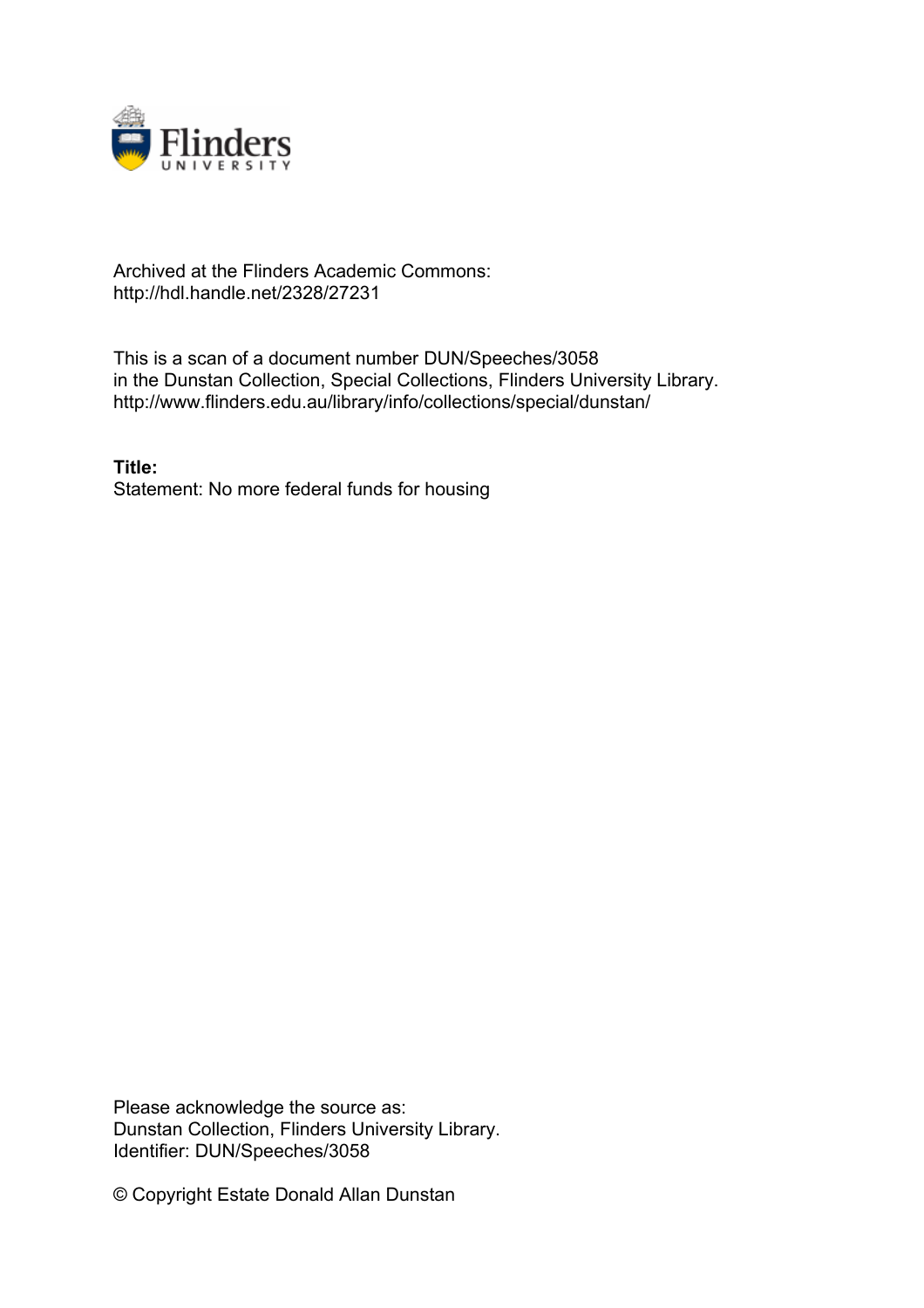*305~c?* 

*21* 



**STATEMENT** 

from the Premier

Date UULV 22, 1976. **...............** State Administration Centre, **Embargo South Australia 5001** 

**Victoria Square, Adelaide, 228 4811** 

## **NO MORE FEDERAL FUNDS FDR HOUSING.**

**Housing Ministers from all States today unanimously called on the federal Government to increase funds for..home building by at least 20 percent.** 

**a meeting in Sydney, Ministers representing both Liberal and Labor State Governments said that housing throughout the country urgently needed more money.** 

**The Premier and Acting, Minister for Housing, Mr. Dunstan, told the**  conference that the amount provided by Canberra was "completelyinadequate".

**"We have been kept to the same amount for the past two years and we have**  been told that this amount will not be increased this year.

**"So we will have been given the same money amounts for three years running while building costs have risen dramatically".** 

**M r. Dunstan said South Australia had asked the F <sup>e</sup> dera l Government for ^^9. 4 million which would have allowed the Housing Trust to start work on 1,500 new homes.** 

**"Mr. Fraser and Mr. Lynch rejected this, holding us to \$33.6 million, the same as 1975/76 and 1974/75.** 

**"Building and development costs have risen very markedly and it is completely unrealistic for the Federal Government to give us only the same amount.** 

**"The result will be fewer houses for South Australians at a time when the demand for rental housing is rising. The Trust's waiting list is growing because the private sector is unable to provide sufficient rental accommodation.**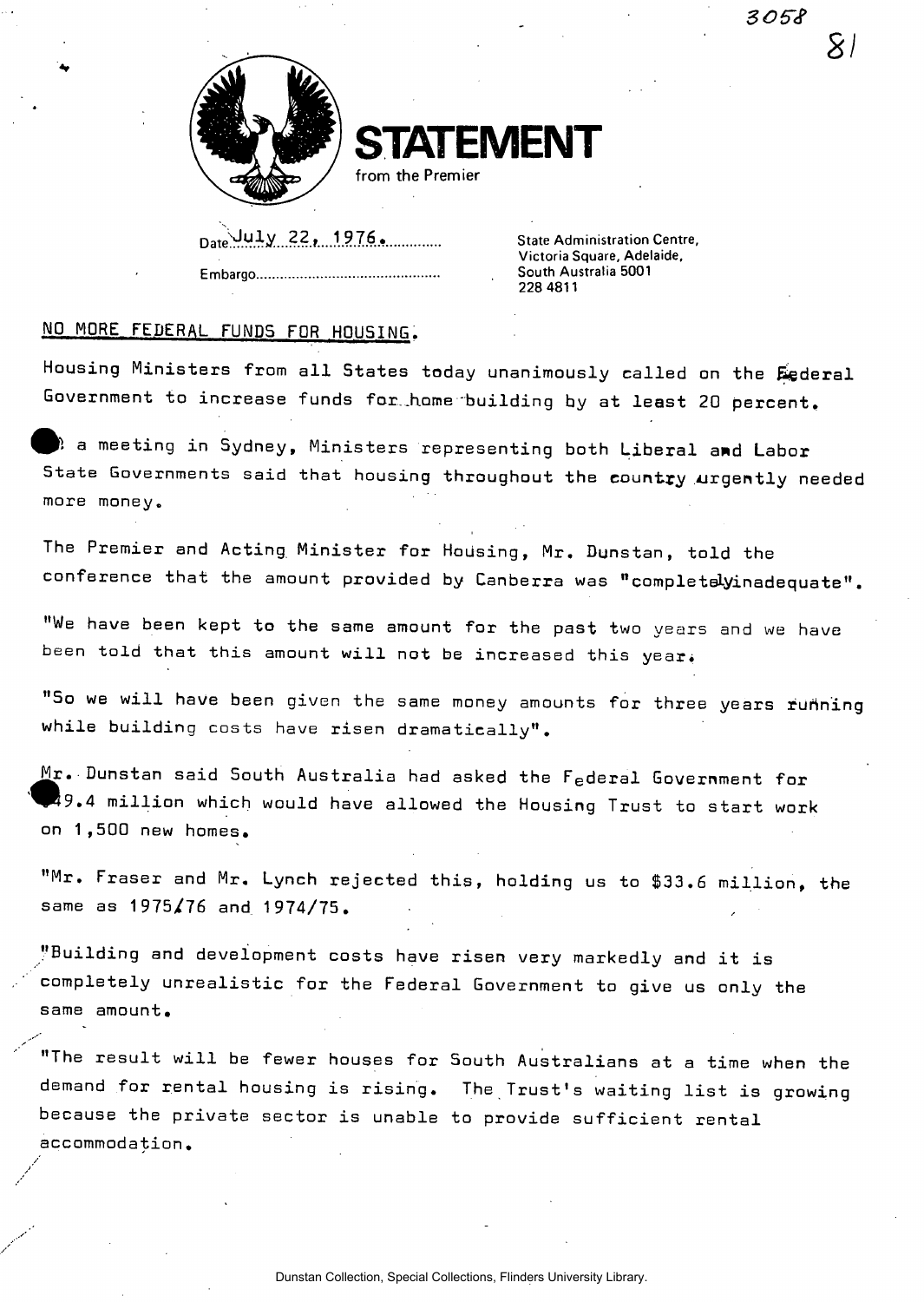

**STATEMENT** 

from the Premier

Date <u>Contain Centre, Catelland Centre, Catelland Centre, Catelland Centre, Catelland Centre, Catelland Centre, C</u><br>
State Control Centre, Catelland Centre, Catelland Centre, Catelland Centre, Catelland Centre, Catelland Ce **\July 22, 1 976. Victoria Square, Adelaide, Embargo South Australia 5001** 

**228 4811** 

 $\sigma$ 

## **NO MORE FEDERAL FUNDS FOR HOUSING.**

**Housing Ministers from all" States today unanimously called on the federal government to increase funds fox.\_h.ame-"building by at least 20 percent..** 

**At a meeting in Sydney, Ministers representing both Liberal amd Labor**  State Governments said that housing throughout the country urgently needed **more money.** 

**The Premier and Acting Minister for Housing, Mr. Dunstan, told the conference that the amount provided by Canberra was "completelyinadequate".** 

**"We have been kept to the same amount for the past two years and we have been told that this amount will not be increased this year.** 

**"So we will have been given the same money amounts for three years running while building costs have risen .dramatically".** 

**It. Dunstan said. South Australia had asked the F <sup>e</sup> dera l Government for \$49.4 million which would have allowed the Housing Trust to start work on 1,500 new homes.** 

**"Mr. Fraser and Mr. Lynch rejected this, holding us to \$33.6 million, the same as 1975/76 and 1974/75.** 

**"Building and development costs have risen very markedly and it is completely unrealistic for the Federal Government to give us only the same amount.** 

**"The result will be fewer houses for South Australians at a time when the demand for rental housing is rising. The Trust's waiting list is growing because the private sector is unable to provide sufficient rental accommodation.**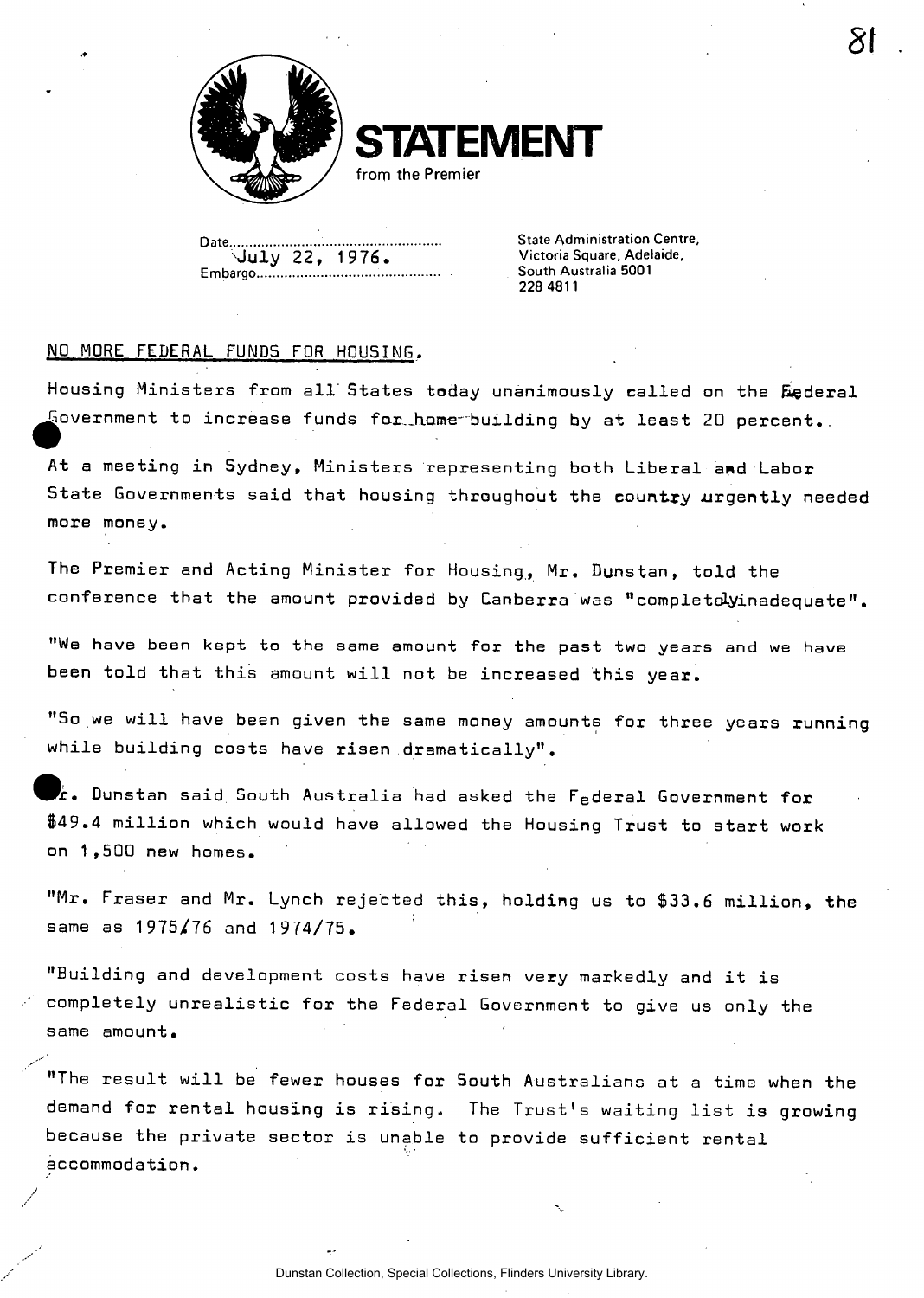**"23,391 families are on the Trust's list, 20,324 of them waiting to rent homes. Single parent families are particularly hit and in the last year 1 ,621 single parent families have asked the Trust for homes •** 

 $\overline{2}$ 

**"Mr. Fraser and Mr. Lynch just cannot see that the private sector generally and the building industry in particular, rely heavily on Government contracts.** 

**"If these contracts are cut back there is less work for the industry and that means more people without jobs-.** 

**"The Federal Government must provide realistic funds, and all the States ^^gre e on this.** 

**"There is a desperate need for welfare housing and the States do not have the funds to cope.** 

**"Low income earners are being particularly affected because, like so many other decisions of this Federal Government, the people with the least are being called on to suffer the most,.** 

**"Mr. Fraser and Mr. Lynch should recognise the Federal Government's responsibility for welfare housing and immediately provide funds to maintain State programmes".**